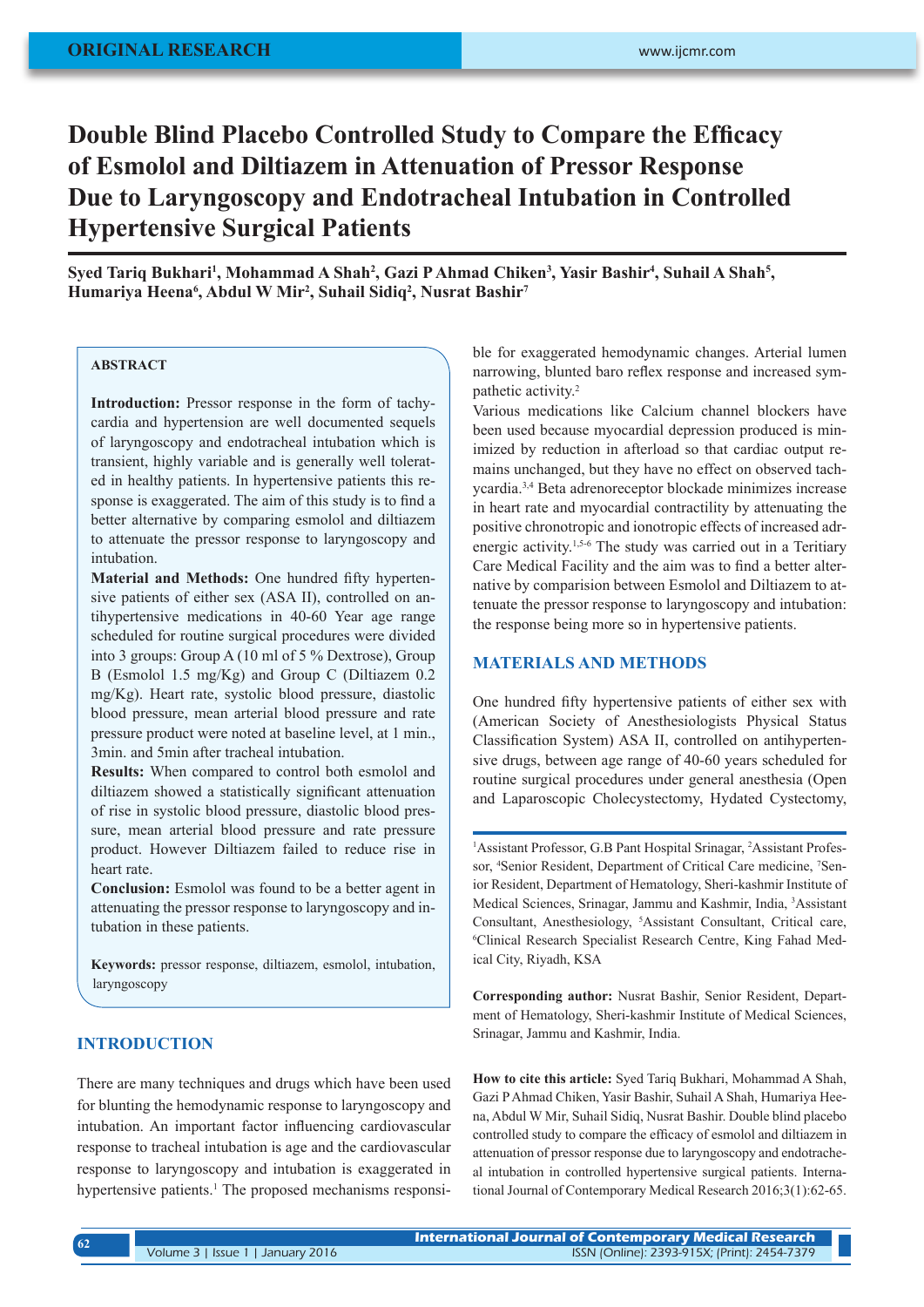Common Bile Duct Exploration, AbdominoPerineal Resection, Thyroidectomy, Mastectomy, Exploratory Laparotomy for Carcinomas of Gut and Pancreas, interval Appendicectomy, Hernioplasty) were enrolled in our study. After proper approval from Institutional Review Board & Ethics Committee an informed consent to participate in the study was taken from all the patients. Patients on treatment with calcium channel blocker or β-blockers, history of bronchial asthma; history of cardiac disease; uncontrolled hypertension; History of allergy to any of the study drugs and patients with predicted difficult intubation were excluded. After taking informed consent, the patients were prepared by overnight fasting and sedation with Alprazolam 0.5 mg given orally at bedtime on the night before surgery.

Patients were continued on antihypertensive therapy till the morning of surgery and three hours before the expected time of surgery every patient was given Alprazolam 0.5 mg with water. The patients were divided into three groups of 50 patients each randomly by simple randomization.

**Group A:** Comprised of 50 patients who received 10 ml of 5 % dextrose water following intravenous induction. This served as a control group for the present study.

**Group B:** Comprised of 50 patients who received Injection Esmolol 1.5 mg/kg diluted in 10 ml of 5% dextrose water following intravenous induction.

**Group C:** Comprised of 50 patients who received Injection Diltiazem 0.2 mg/kg diluted in 10 ml of 5 % dextrose water following intravenous induction.

Just before administration of any drugs, parameters, i.e., heart rate, systolic blood pressure, diastolic blood pressure, mean arterial blood pressure and rate pressure product were noted.In all the patients standardized anaesthesia technique was used. Pre-oxygenation was done in all patients for three minutes, followed by Sodium Thiopentone (5 mg/kg of 2.5 % solution) intravenously until loss of eyelash reflex followed by administration of study drug. Succinylcholine 1.5mg/kg was used to facilitate endotracheal intubation and 90 seconds after administration of Succinylcholine, intubation was performed. Patients in whom more than one attempt of laryngoscopy was required and total duration of laryngoscopy exceeded 30 seconds were excluded from the study. The position of endotracheal tube was confirmed and, anaesthesia was maintained using nitrous oxide and oxygen with volatile anaesthetic agent (Isoflurane 0.2 %) delivered through closed circuit. Bolus dose of Atracurium besylate 0.5 mg / kg intravenous initially for muscle relaxation followed by top up doses to maintain muscle relaxation was used. The residual effect of muscle relaxant was reversed with Neostigmine (2.5 mg) and glycopyrrolate (0.5 mg) at the end of the surgery. After full clinical recovery was achieved and after thorough Oropharyngeal suctioning extubation of trachea was done. Thereafter, patients were shifted to recovery room. The study period extended from the induction of anaesthesia to five minutes after intubation. Surgical stimulas was not allowed during study period. Heart rate, Systolic blood

pressure, Diastolic blood pressure, Mean blood pressure and Rate pressure product (systolic blood pressure x heart rate) were noted at baseline level, after giving study drug, immediately after laryngoscopy and intubation, at 1 minute, 3 minutes and 5 minutes after the tracheal intubation.

#### **STATISTICAL ANALYSIS**

All parameters of the study were statistically evaluated by using student's t-test and chi-square test. Power of study and sample size was estimated assuming any p-value less than 0.05 i.e.  $(p < 0.05)$  was going to be statistically significant.

#### **RESULTS**

There was no statistically significant difference between the groups with respect to age and sex (table 1). Baseline heart rates in the three groups and changes in their levels soon after laryngoscopy and intubation was observed and tabulated in (table 2) in all the three groups. In groups A,B and C respectively showing a highly statistical difference on comparison. The rise was significantly attenuated in the Esmolol group. Thereafter when Group C and A were compared, the heart rate in both the groups showed increase after intubation, that was statistically significant ( $p < 0.05$ ) and it persisted upto 5 five minute after intubation. However the rise in heart rate was statistically more significant in Group A when compared with Group C. When heart rate in Group B and Group C were compared, the rise in heart rate was attenuated in Group B while in Group C there was significant ( $p < 0.05$ ) rise in the heart rate.

The systolic blood pressure at baseline was  $126.50 + 6.95$  in Group A. A statistically significant rise in systolic blood pressure soon after laryngoscopy and intubation  $161.64 + 16.64$ and the increase in systolic blood pressure remained statistically significant till 5 minutes after intubation. The systolic blood pressure (table 3) at baseline were 128.77 + 9.59 and 132.04 + 10.80 in Group B and C. The drug B and C successfully attenuated any rise in systolic blood pressure soon after laryngoscopy and intubation  $124.76 + 10.24$  and  $128.84 +$ 14.19 and continued to do so upto 5 min after the intubation  $124.94 + 8.36$  and  $130.98 + 10.63$  respectively.

Soon after laryngoscopy and intubation diastolic blood pressure (table 4) in Group A showed statistically significant rise from baseline  $77.78 + 5.03$  to  $105.60 + 18.08$  and remained statistically significantly high upto five minutes after intubation  $88.52 + 8.26$ . In Group C the diastolic blood pressure showed a fall from baseline  $80.55 + 8.27$  to  $71.00 + 7.82$ at 3 minutes after intubation. Soon after laryngoscopy and

| <b>Groups</b>                                         | Gender female $(\% )$ | Age (yo) Mean $+SD$ |  |  |  |
|-------------------------------------------------------|-----------------------|---------------------|--|--|--|
| Group $A_n = 50$                                      | 33(66%)               | $52.12 + 13.75$     |  |  |  |
| Group B $n = 50$                                      | 39(78%)               | $51.72 + 14.74$     |  |  |  |
| Group C $n = 50$                                      | 36(72%)               | $49.74 + 13.97$     |  |  |  |
| Table-1: Distribution of gender and age among groups. |                       |                     |  |  |  |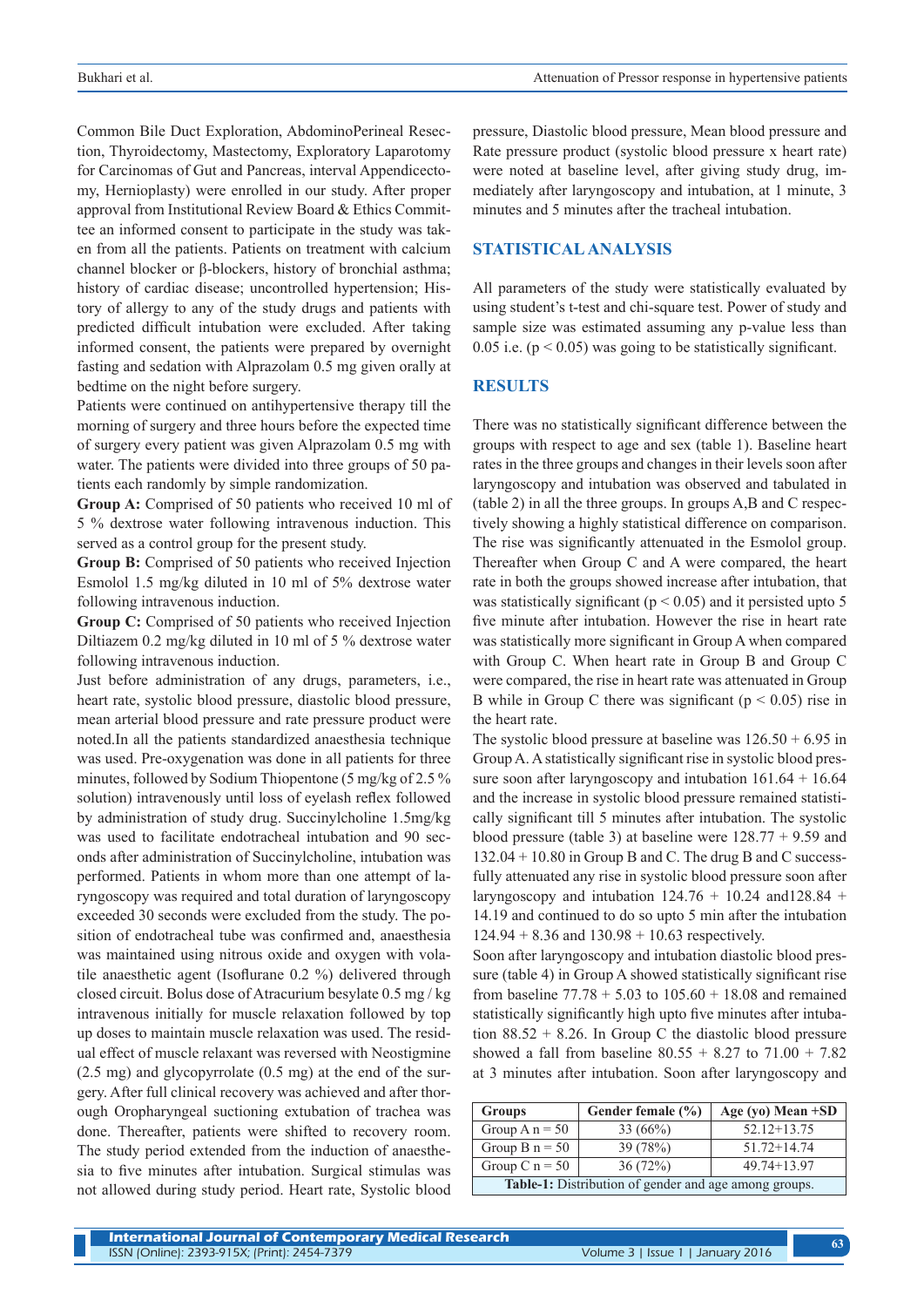| <b>Groups</b>                                                    | <b>Basal</b>     | After study     | Laryngoscopy     | l min after       | 3 min after      | 5 min after      |
|------------------------------------------------------------------|------------------|-----------------|------------------|-------------------|------------------|------------------|
|                                                                  |                  | drug            | & intubation     | intubation        | intubation       | intubation       |
| Group A                                                          | $88.62+10.03$    | 88.08+12.72     | $118.24 + 14.45$ | $112.52 + 14.45$  | $104.68 + 17.83$ | $99.04 + 3.73$   |
| $Mean + SD$                                                      |                  |                 |                  |                   |                  |                  |
| Group B                                                          | $92.77 + 13.36$  | 88.96+12.51     | $92.0 + 13.071$  | $89.48 + 13.00$   | $88.84 + 15.38$  | $84.90 + 11.89$  |
| $Mean + SD$                                                      |                  |                 |                  |                   |                  |                  |
| Group C                                                          | $92.08 + 13.808$ | $97.24 + 15.32$ | $100.94 + 13.69$ | $102.94 + 13.691$ | $102.94 + 14.21$ | $103.57 + 13.04$ |
| $Mean + SD$                                                      |                  |                 |                  |                   |                  |                  |
| Table-2: Comparison of heart rates between the groups A, B and C |                  |                 |                  |                   |                  |                  |

| <b>Groups</b>                                                                       | <b>Basal</b>     | After study<br>drug | Laryngoscopy<br>& intubation | 1 min after<br>intubation | 3 min after<br>intubation | 5 min after<br>intubation |
|-------------------------------------------------------------------------------------|------------------|---------------------|------------------------------|---------------------------|---------------------------|---------------------------|
| Group A                                                                             | $126.50 + 6.95$  | $123.34 + 8.49$     | $161.64 + 16.64$             | $145.12 + 23.08$          | $139.10 + 12.45$          | $133.52+10.03$            |
| $Mean + SD$                                                                         |                  |                     |                              |                           |                           |                           |
| Group B                                                                             | $128.77+9.59$    | $125.28 + 12.86$    | $124.76 + 10.24$             | $125.86 + 12.17$          | $125.45+10.05$            | $124.96 + 8.39$           |
| $Mean + SD$                                                                         |                  |                     |                              |                           |                           |                           |
| Group $C$                                                                           | $132.04 + 10.80$ | $129.94 + 11.79$    | $128.84 + 14.19$             | $129.95 + 10.15$          | $130.74 + 10.21$          | $130.98 + 10.63$          |
| $Mean + SD$                                                                         |                  |                     |                              |                           |                           |                           |
| <b>Table-3:</b> Comparison of Systolic Blood Pressure between the groups A, B and C |                  |                     |                              |                           |                           |                           |

| <b>Groups</b>                                                                         | <b>Basal</b>   | After study    | Laryngoscopy     | 1 min after      | 3 min after    | 5 min after    |
|---------------------------------------------------------------------------------------|----------------|----------------|------------------|------------------|----------------|----------------|
|                                                                                       |                | drug           | & intubation     | intubation       | intubation     | intubation     |
| Group A                                                                               | $77.78 + 5.03$ | $78.84 + 6.50$ | $105.60 + 18.08$ | $100.90 + 10.71$ | $93.18 + 9.58$ | $88.52 + 8.26$ |
| $Mean + SD$                                                                           |                |                |                  |                  |                |                |
| Group B                                                                               | $81.28 + 7.61$ | $79.82 + 8.20$ | $80.44 + 9.79$   | $79.90 + 7.67$   | 78.35+9.56     | $80.75 + 8.27$ |
| $Mean + SD$                                                                           |                |                |                  |                  |                |                |
| Group $C$                                                                             | $80.55 + 8.27$ | $76.51 + 8.77$ | $74.28 + 9.68$   | 74.28+9.68       | $71.00 + 7.82$ | $74.82+9.11$   |
| $Mean + SD$                                                                           |                |                |                  |                  |                |                |
| <b>Table-4:</b> Comparison of Diastolic Blood Pressure between the groups A, B and C. |                |                |                  |                  |                |                |

intubation the diastolic blood pressure in Group C was 76.67 + 9.82. In Group B diastolic blood pressure insignificantly changed from baseline  $81.28 + 7.61$ . The diastolic blood pressure was 80.44 + 9.79 soon after laryngoscopy and intubation and 80.75 +8.27 at 5 minute after intubation.

In Group A Rate pressure product rose from baseline, peaking at laryngoscopy and intubation 18966.66 + 3032.22 and at 5 minutes after laryngoscopy and intubation 13202.04 + 2043.80. In Group C when rate pressure product was compared at different intervals with baseline 12235.22 + 2258.24, there was insignificant ( $p > 0.05$ ) difference at laryngoscopy and intubation  $12508.28 + 2982.23$  and at 5 minutes after intubation  $12318.86 + 1678.84$ . In Group B rate pressure product when compared at different interval with baseline  $12027.06 + 2271.43$ , there was insignificant (P $> 0.05$ ) difference at different intervals at laryngoscopy and intubation 12521.35 + 2003.04 and at 5 minutes after laryngoscopy and intubation 11824.51 + 1786.00

#### **DISCUSSION**

Laryngoscopy and endotracheal intubation are documented cause of tachycardia and hypertension.<sup>1,7</sup> Cardiovascular response to laryngoscopy and intubation is exaggerated in hypertensive patients.<sup>1</sup> Major determinant of myocardial oxygen consumption is heart rate and there is an increasing evidence that tachycardia is poorly tolerated in patients with coronary artery disease. There is an increased incidence of

myocardial ischemia when intra operative heart rates exceed  $110/min^{8,9}$ 

After intubation in Group B (Esmolol group) there was significant attenuation in rise of heart rate, systolic blood pressure, diastolic blood pressure, mean arterial pressure and rate pressure product as compared to base line values. These findings are consistent with the result of Miller et al.10 Esmolol is a cardio selective beta blocker with ultra short duration of action and has been indicated for the treatment of tachycardia and hypertension during tracheal intubation.<sup>11</sup> In the Esmolol group we observed that the increase in heart rate after laryngoscopy and intubation were significantly attenuated and remained throughout the study period. Multiple studies have shown similar results.<sup>8,12,13</sup>

 In Group C (Diltiazem group) after laryngoscopy and intubation there was a significant rise in heart rate in and remained so throughout study period when compared with the control group.<sup>14,15</sup> A significant attenuation by group was seen on comparison of Esmolol and Diltiazem and a similar study by Kumar Santoshet al also concluded with the same results.13

Systolic blood pressure rose significantly in the control group following laryngoscopy and intubation and remained high thereafter for five minutes following intubation. Esmolol and Diltiazem successfully attenuated the rise in SBP and on comparison showed a statistically significant difference with the control group. These findings were similar to those of the Mikawaand Fuji.15-16